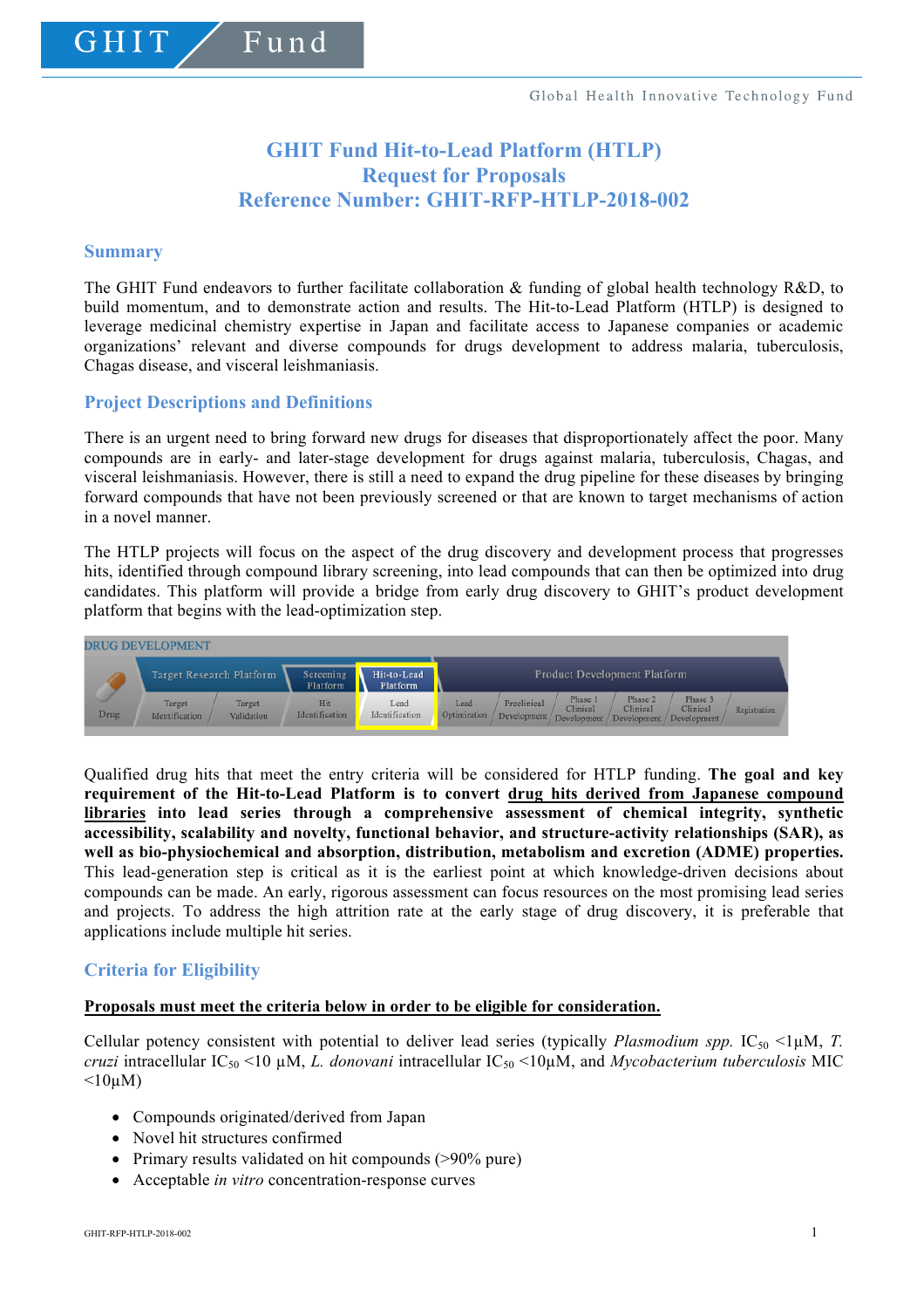• Preliminary SAR with existing analogues

Fund

- Progressable chemotypes
- $>10$ -fold selectivity for cytotoxicity using a mammalian cell line (e.g. HepG2)
- Adequate selectivity in counter  $assay(s)$
- No blocking intellectual property (IP)
- No major synthesis or formulation issues anticipated

# **Project Outcomes**

# **Generic criteria**

GHIT

- TPP (Target Product Profile)/TCP (Target Candidate Profile) defined
- Acceptable *in vitro* potency. Oral efficacy in appropriate disease model (see below)
- Potential to deliver compounds with sufficient potency and favorable physicochemical properties (i.e., tractable SAR and structure liability relationships) with properties within the series within 10 fold of the TCP/ TPP
- Synthetic chemistry amenable to rapid series expansion preferred
- $\bullet$  >10 fold selectivity with respect to cytotoxicity
- Acceptable physicochemical properties (typically solubility in  $PBS >10\mu$ M, acceptable lipophilicity)
- Manageable ADME/Toxicity profile (liver microsome stability, plasma binding, permeability, CYP inhibition, hERG inhibition and, typically, secondary pharmacology selectivity profile)
- Oral bioavailability in rodents demonstrated  $(> 25\%)$
- No known toxicophores or undesirable reactive groups and no chemical feature with a liability associated with the pharmacophore; however, if required for biological activity, some indication that its toxicity can be managed
- No acute toxicity from in vivo efficacy studies
- Liabilities of the series understood and a rationale generated for why they can be overcome in the subsequent optimization phase
- No apparent IP obstacles for progression of this series

# **Malaria**

- *In vitro* potency against wild type and resistant strains within 10 fold of Target Candidate Profile (TCP)
- Frontrunners tested across the entire malaria life-cycle and specialist mechanistic assays so series' profile and potential for each TCP understood
- In vivo efficacy criteria:
	- $\checkmark$  Blood stages (TCP1 and TCP2): Observed parasite clearance in a *P. falciparum* infected SCID mouse model when given orally:  $ED_{90} < 50$ mg/kg
	- $\checkmark$  Anti-relapse (TCP3a): no *in vivo* criteria demonstrated anti-hypnozoite activity *in vitro*
	- $\checkmark$  Transmission-blocking (TCP3b): Potency in functional gametocyte assay (gamete formation) in a similar range to the *in vitro* asexual blood stage potency
	- Chemoprotection (TCP4): Efficacy in a prophylaxis model of malaria;  $ED_{90} < 50$ mg/kg

\*For more information regarding TCPs and TPPs, please refer to the following URL: https://www.mmv.org/research-development/information-scientists/target-product-profiles-target-candidateprofiles

# **Tuberculosis**

- Good *in vitro* activity against replicating and preferably also non-replicating *M. tuberculosis* (MIC under aerobic conditions (MABA)<5 µM and/ or under anaerobic conditions (LORA)<20 µM)
- Bactericidal activity preferred
- Preliminary indication of safety and efficacy demonstrated in mice (greater than 0.5 log CFU reduction at doses equal to or less than 400 mg/kg in a mouse acute infection model)
- No cross resistance with existing TB drugs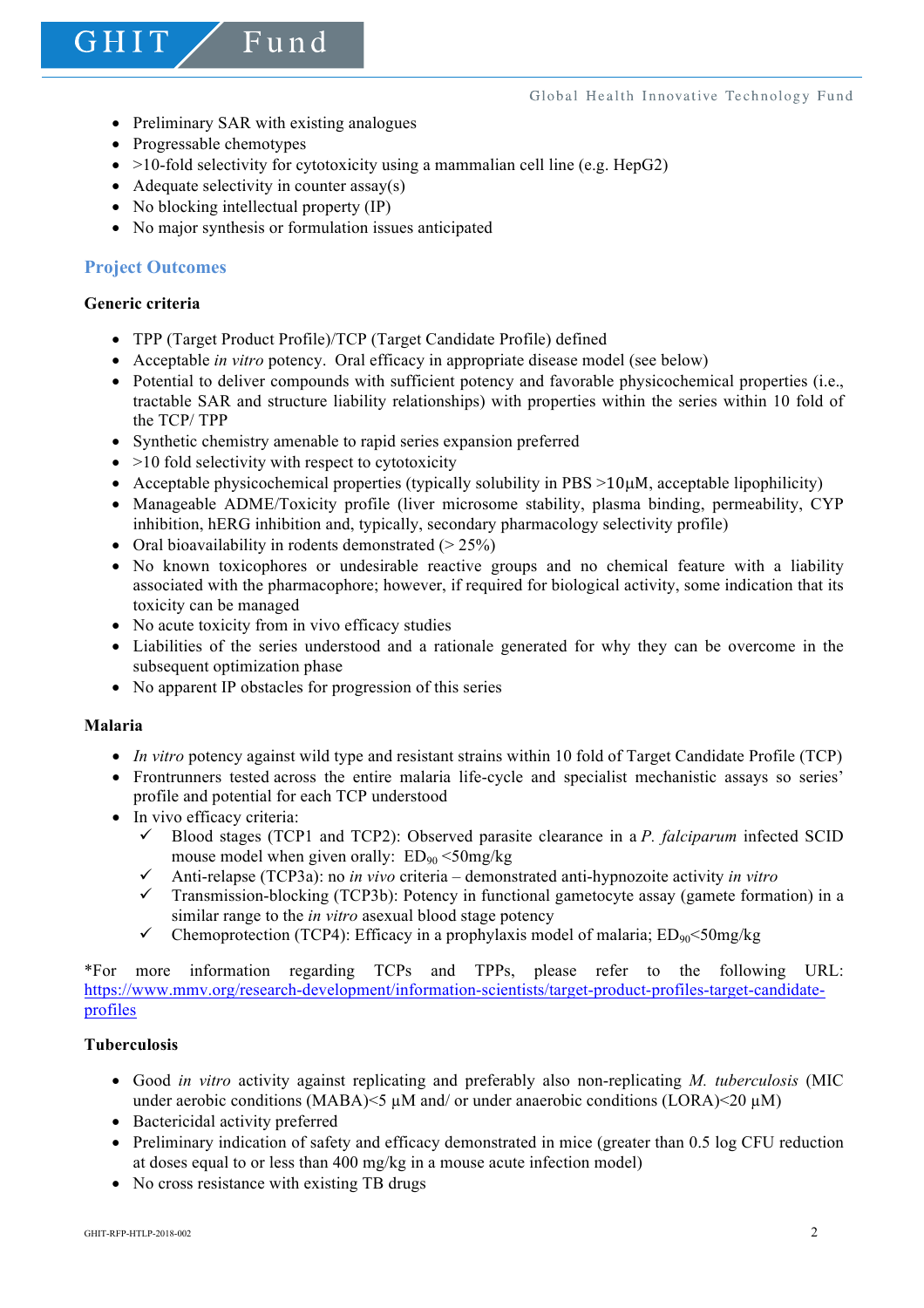GHIT

• *In vitro* potency within 10 fold of TPP

 $F$ und

• Acute mouse model of Chagas disease: 80% parasitaemia reduction or no parasites detected at the end of treatment and an increase in life span (10 x 50mg/kg *p.o.*)

#### **Visceral leishmaniasis**

- *In vitro* potency within 10 fold of TPP
- Mouse (or hamster) model (infected with *L. donovani* or *L. infantum*): >70% reduction in liver parasitaemia after 5 x 50mg/kg *p.o. q.d.* or *b.i.d*.

# **Eligible Collaboration Partners**

The GHIT Fund **requires** each HTLP project to have a collaboration with one of the three leading drug development PDPs as a partner: **Medicines for Malaria Venture (MMV)**, **Drugs for Neglected Diseases**  *initiative* **(DND***i***), and the Global Alliance for TB Drug Development (GATB). A partnership with one of the above PDPs needs to have been solidified at the time of ITA and proposal submission.**

There is no set format for a collaborative project. However, it is important that each partner is contributing significantly to the collaboration. For example, an international organization working only with a Japanese contract research organization would not qualify for funding.

The GHIT Fund has data access and product access policies that must be followed by development partners (https://www.ghitfund.org/applyforfunding/accesspolicy/en). All partners to the partnership will need to sign an agreement with the GHIT Fund that includes access principles (data/ IP and product).

# **Application Process and Instructions**

All correspondence and documents relating to this RFP shall be written in English. The applicant shall bear all costs associated with the preparation and submission of the proposal, including costs associated with proposal development, presentation, and contract and agreement negotiation (unless otherwise noted by the GHIT Fund).

# *Intent to Apply*

Interested applicants must complete the *GHIT-RFP-HTLP-2018-002\_IntentToApply.docx* document and return it by email to HTLPResponse@ghitfund.org by **10:00am Tokyo time September 3, 2018** (use email subject line: GHIT-RFP-HTLP-2018-002 Intent to Apply). Please do not submit any other documents to the GHIT Fund other than the Intent to Apply form.

Applicants who submit the *Intent to Apply* document will receive a confirmation email. The GHIT Fund staff will then perform an initial partnership and scope eligibility assessment. **Only eligible applicants will be invited to submit the full proposal and will receive the proposal templates from the GHIT Fund**. In addition, an individual Project ID will be assigned to each eligible proposal.

#### *Proposal Submission*

Eligible applicants are required to submit their completed proposal to HTLPResponse@phitfund.org by **10:00am Tokyo time on October 3, 2018** (use email subject line: [Project ID] GHIT-RFP-HTLP-2018- 002\_Proposal). Applicants who successfully submit their proposal document will receive a confirmation email. Proposals may not be modified after the submission due date (unless applicants receive the request from the GHIT Fund).

Proposals must be reviewed and approved by all the collaboration partners who are participating in the project prior to submission. The *Collaboration Partners' Approval* form (*Collaboration\_Partners'\_Approval.docx*)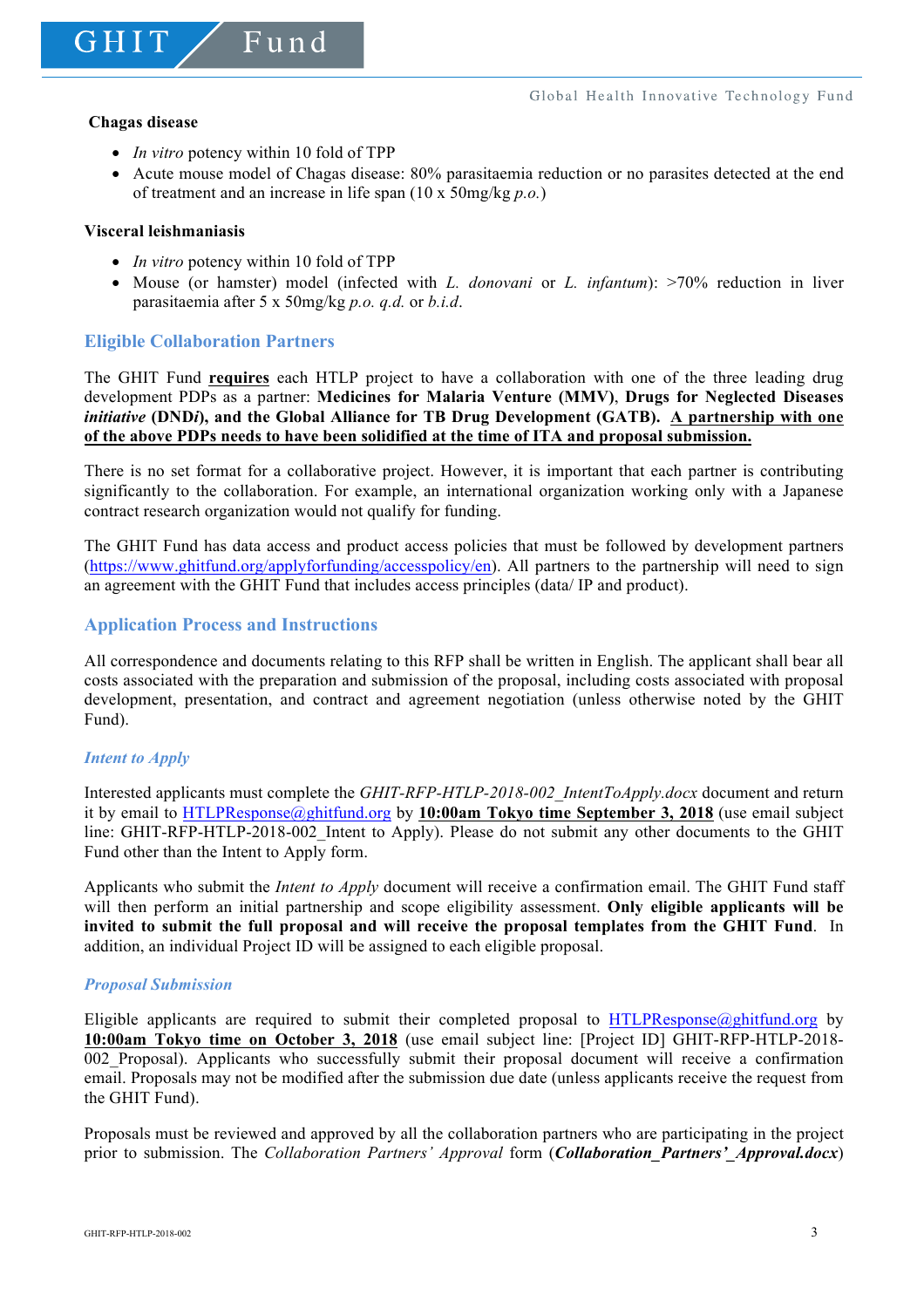must be signed by all the collaboration partners and a PDF copy must be submitted along with other proposal documents.

The GHIT Fund may, at its own discretion, extend the closing date by notifying applicants. Proposals received after the closing date for submission without prior agreement will be ineligible for consideration, but may be resubmitted in response to future RFPs.

#### *RFP Questions*

GHIT

Prospective applicants may also submit RFP questions to HTLPResponse@ghitfund.org until **10:00am Tokyo time on September 26, 2018** (please use email subject line: **GHIT-RFP-HTLP-2018-002\_Questions**). Please note that it may take time for the GHIT Fund Management Team to respond to your inquiries, so make sure to address your questions well in advance of the submission deadlines. A Frequently Asked Questions (FAQ) page is also available on the GHIT Fund website for reference: https://www.ghitfund.org/applyforfunding/investmentfaq/en.

#### **Proposal Evaluation**

# *Preliminary Examination of Proposals*

Proposals will initially be examined to determine whether the:

Fund

- Partnership meets the GHIT Fund eligibility criteria
- Project objectives are aligned with the RFP-specified scope
- Proposal is complete and addresses all required content

GHIT Fund staff may ask clarifying questions or request additional information, as needed, to qualify proposals for evaluation.

#### *Technical Evaluation*

All eligible proposals will be evaluated based on the following criteria by the External Panel including Japanese and non-Japanese panels, which is comprised of several experts in the discovery and development of global health technologies, each of whom possesses the experience to objectively evaluate the proposal content.

- Scientific and technical merit (e.g., sound approach and methodology, level of innovation, overall quality and comprehensiveness)
- Potential Impact (e.g., how it will address a global health priority)
- Partnership and project management (e.g., collaboration capabilities and expertise, project history and performance, risk management, budget)

If a proposal has already been deemed technically or scientifically sound and aligned with global health needs by an established independent scientific or technical advisory committee (such as those established by PDPs), the partnership is expected to include a summary of the outcome of that review in their proposal submission.

After the review process, the External Panel will provide funding recommendations to the HTLP Sub-Committee, which is comprised of selected GHIT Selection Committee members, who review and approve funding recommendations.

Please note that the GHIT Fund Management Team does not have influence, authority, or decision power on the review and evaluation, funding recommendations, and award or non-award decisions of submitted proposals by the Expert Panel, Selection Committee, Sub-Committee, and the Board of Directors. In addition, submission of the Intent to Apply form and proposal documents to the GHIT Fund does not guarantee an automatic funding approval for your proposal.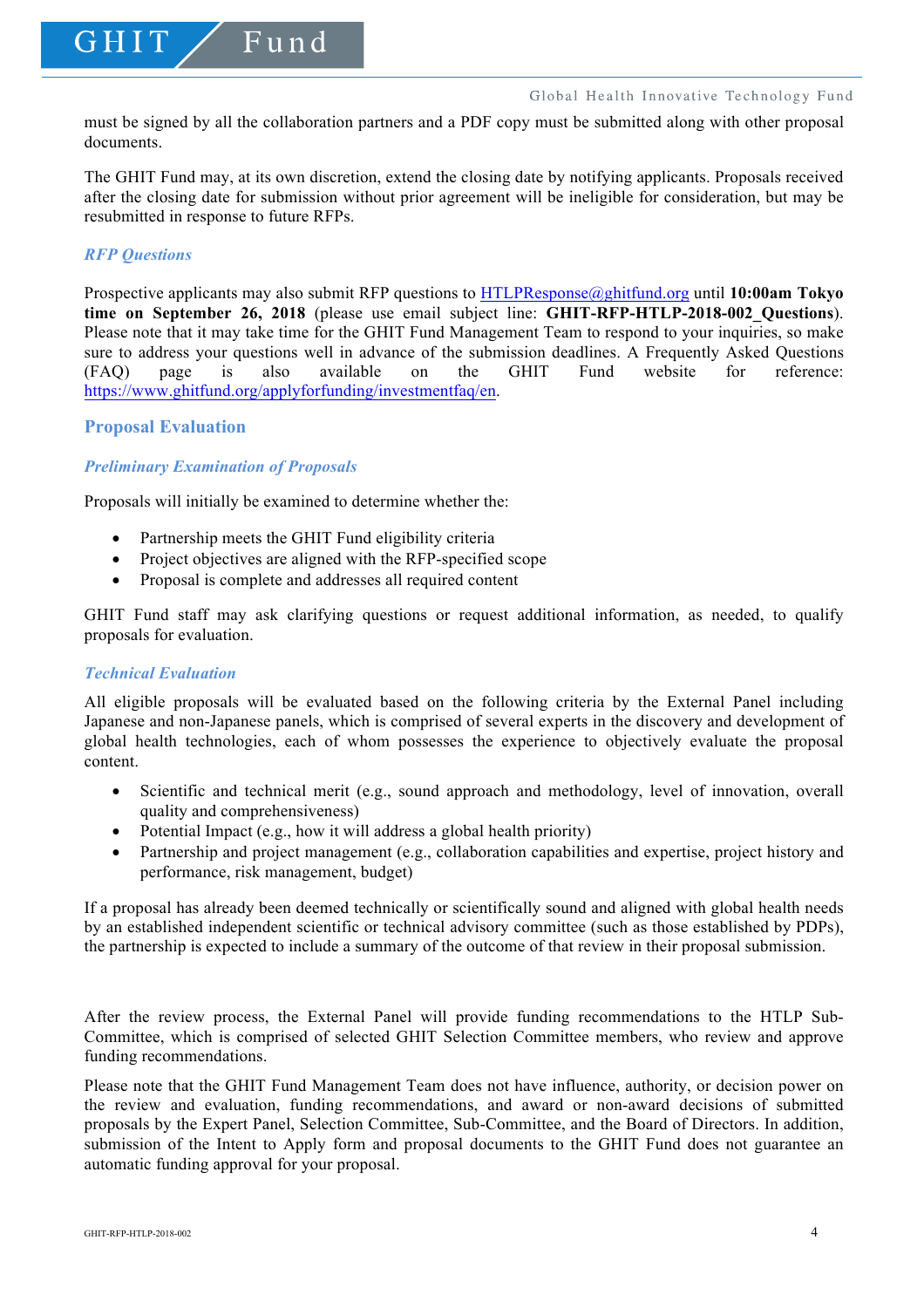# **Award Administration and Conditions**

GHIT

Fund

After the HTLP Sub-Committee approval, the GHIT Fund will notify applicants of the award decision by email. **Please note that GHIT Fund is not able to provide formal feedback to applicants receiving a nonaward decision.**

If the proposal is selected and the applicant receives an award notification, all partners are required to sign the Investment Agreement with the GHIT Fund and also submit a collaboration partners' contractual agreement which clearly defines the roles and responsibilities of all collaboration partners, within one month from award notification. Please be aware that the award may be void if this condition is not met.

Applicants are required to identify the designated development partner (investment recipient) and all other collaboration partners. The designated development partner will be responsible for the performance of all its collaborating partners. A representative of the designated development partner will serve as the main GHIT Fund point of contact and will be responsible for all GHIT Fund discussions and negotiations.

**Investments will be awarded for a period of up to two years and reflecting the agreed activities and conditions based on the award notification from the GHIT Fund. The funding allocation will be milestone-based.** The GHIT Fund has the right to terminate the Investment Agreement if, but not limited to:

- The partnership disbands prior to satisfying its investment project obligations
- The progress of work is such that the obligations undertaken by the partnership will not be fulfilled
- The partnership fails to meet the milestones or goals specified in the investment agreement

If an investment contract is terminated, the GHIT Fund reserves the right to cancel future payments, reclaim paid funds, or mandate that paid funds be redirected to other charitable activities. In lieu of termination, the GHIT Fund may choose to renegotiate the terms of the existing Investment Agreement.

#### **Data Access Policy**

The aim of our Data Access Policy is to articulate the principles that promote the transparency of and accessibility to data related to the safety and efficacy of healthcare technologies. This policy and its principles apply to data generated through activities primarily funded by the GHIT Fund, including but not limited to, those related to the discovery, development, and/or delivery of healthcare technologies.

All data and its processes for access will be transparent and clearly defined with the aim to ensure data quality, security, and equitable access. All data and findings will be disclosed in a broad and prompt manner in order to optimize prospects for the translation of findings in the global advancement of new healthcare technologies. Grantees should utilize public-access repositories and, if unavailable, should use alternatives for access that can ensure the transmission of new scientific findings to the larger research and development community globally.

Respect must be given to individuals and communities from or about whom data are collected. Respect must also be given to all matters of confidentiality and attribution as they pertain to researchers, evaluators, and their collaborators. Confidentiality and respect for such should be fully recognized where necessary or required by law or regulation.

Any and all existing data and findings owned by a grantee at the initiation of a project, including but not limited to information, know-how or intellectual property, will remain that of the original holder. The original holder may share, assign, or license their rights to a third party.

Ownership of any and all data and findings that is obtained or created through activities funded by the GHIT Fund and that can be applied for any intellectual property rights will be discussed and negotiated between participants and/or grantees of a project. All final agreements shall be in alignment with the licensing and pricing principles outlined below.